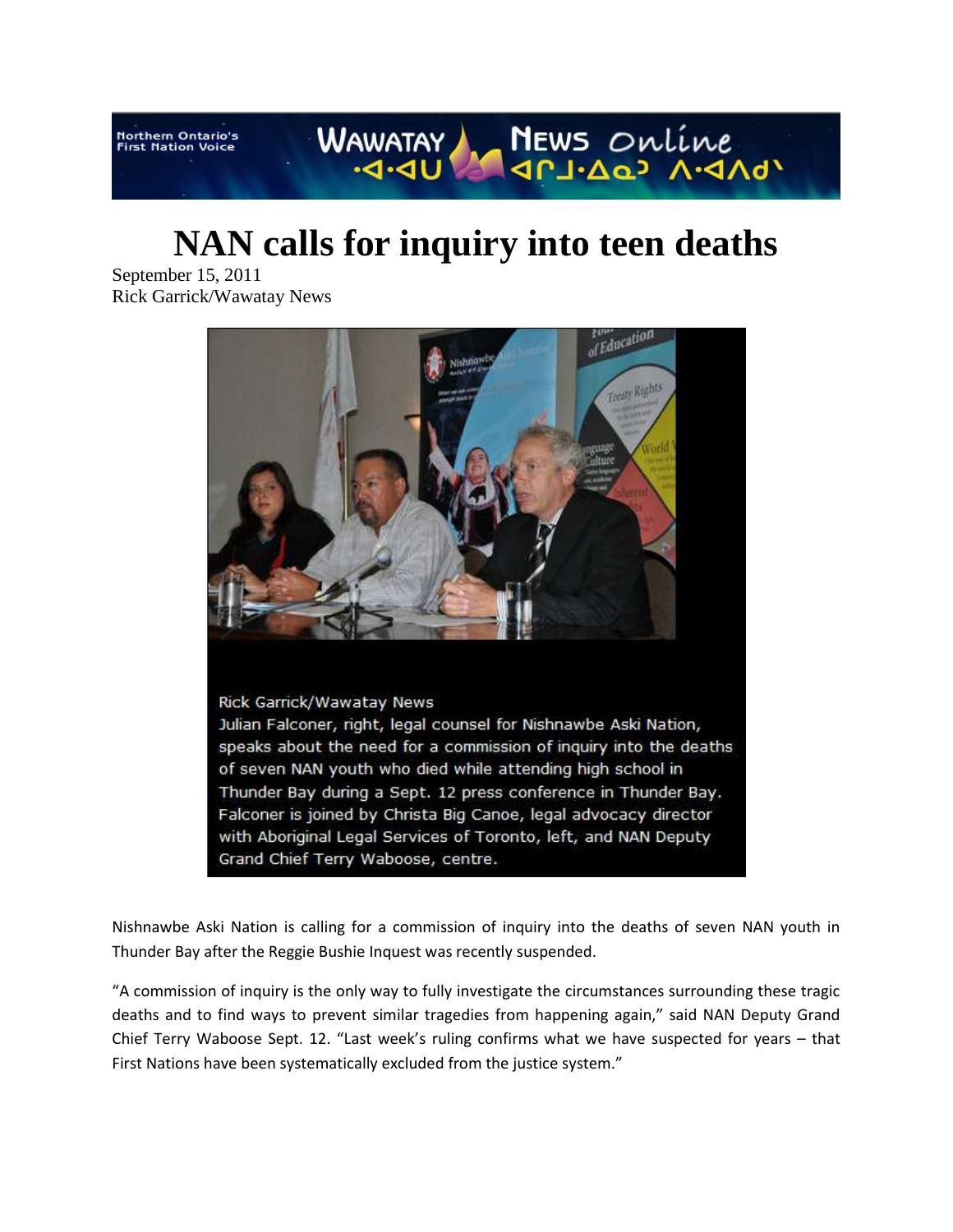A commission of inquiry is a body established by government to look into matters of public concern and report its findings.

Waboose said if an inquest into the death of Reggie Bushie were held, it would not address all seven deaths, two of which occurred after Bushie died in 2007.

Waboose believes a commission of inquiry would provide answers to the people of NAN about why the seven youth died and the circumstances of their deaths.

"But more importantly, I think it's the parents, family members and even the communities that need answers as to why these deaths have occurred over the last number of years," Waboose said. "That's a long time, and they need closure. You can't move on in life with these things troubling you. They are owed answers as to why their children have perished, and to the reasons why with the view of fixing and preventing most importantly any further tragedies like this."

David S. Eden, presiding coroner at the Reggie Bushie Inquest, said in his Sept. 9 ruling that he found deficiencies in the steps taken by staff in the Thunder Bay Judicial District during their preparation of the 2011 jury roll. Those deficiencies include sending letters to First Nation chiefs addressed to The Chief instead of their actual names; no effort to ensure, by personal visit or other official contact, that the chief and council of each reserve was informed of the importance of the membership list; and follow-up phone calls to the generic The Chief letters were only to the person who answered the phone at the band office, not the chief or a councillor. Eden's report also noted there was no evidence that Thunder Bay Judicial District staff sought help from Native court workers, the Crown Attorney's office, or any other potential resources as set out in a 1996 memorandum outlining procedures for Court Services staff on collecting lists of residents from First Nations.

"It is therefore my finding that the 2011 jury roll for the Judicial District of Thunder Bay is not representative, and does not comply with Section 6(8) of the Juries Act," Eden said in his ruling. "The inquest cannot proceed until the jury roll is representative."

Bushie, a 15-year-old Dennis Franklin Cromarty High School student from Poplar Hill, died in 2007 while attending school in Thunder Bay. His body was recovered from the McIntyre River in November 2007 and an inquest into his death was scheduled to begin in January 2009. The inquest was delayed, however, after NAN and legal counsel for the Bushie family questioned the validity of the selection process for the five-member jury.

While Bushie's death was to be the focus of the inquest, the deaths of four other NAN youth who died in Thunder Bay under similar circumstances were to be considered as part of the overall context. Since then, two more NAN youth, Kyle Morriseau, 17, and Jordan Wabasse, 15, have also died in Thunder Bay under similar circumstances.

"The patterns in these deaths are troubling and simply can't be ignored," said Julian Falconer, NAN's legal counsel. "It is clear that if the truth is to come out about the deaths of these seven youth nothing short of a commission of inquiry will suffice."